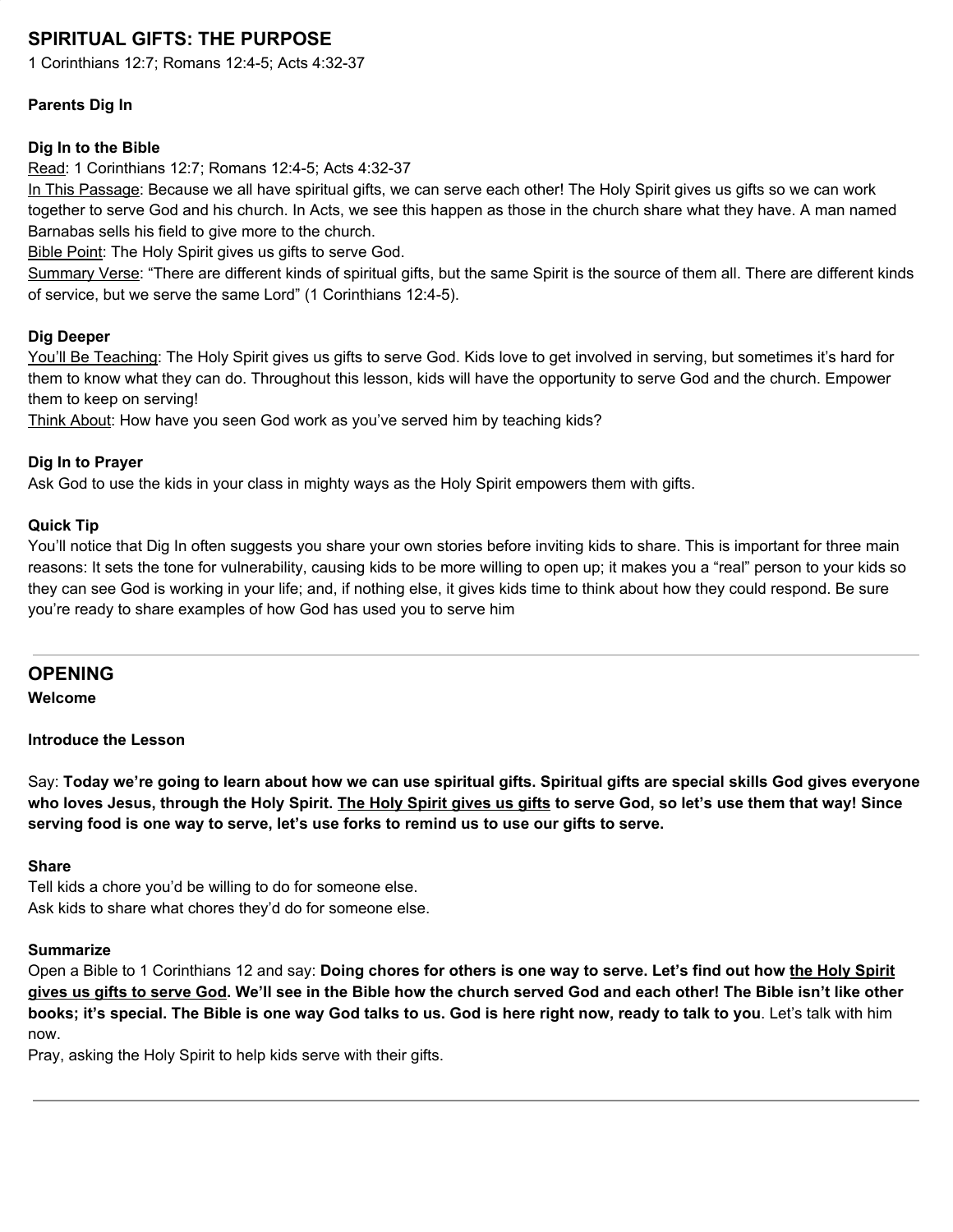## **T ALK-ABOUT VIDEO**

#### **The Family That Serves**

Say: Today we're learning that the Holy Spirit gives us gifts to serve God. That means there's a big purpose to the gifts the Holy Spirit gives us! Let's watch a family that uses their gifts to serve God. Pay attention to what gifts you see in **each family member.**

Watch "The Family That Serves."[here](https://vimeo.com/345117322)

Ask**: • What gifts did you see in the different family members?**

- **• How were those gifts useful as they served?**
- **• What gifts have you seen in your own family members?**
- **• How could you all use your gifts together to serve God?**

Say: Cooper is good at making new friends! He makes people feel welcome and loved. The dad is a good leader who could lead the service. Emery has compassion and helped a man who didn't smell good feel loved. They all have the gift of generosity, giving their time and resources to help people in need. And when they put all their gifts together, they **served God in a really cool way! The Holy Spirit gives us gifts to serve God.**

## **MUSIC VIDEO**

**"Ready to Serve"** watch or downloa[d](https://vimeo.com/345114087) [here](https://vimeo.com/345114087) **"To God Be the Glory"** watch or download [here](https://vimeo.com/345114456) **"Living by the Spirit"** watch or download [here](https://vimeo.com/345114007)

**CORE BIBLE DISCOVERY Spiritual Gifts: The Purpose (1 Corinthians 12:7; Romans 12:4-5; Acts 4:32-37)**

**Supplies** Bible paper clip spiritual gifts signs from last week

#### **Describe the Purpose**

Say: We've been learning about spiritual gifts—God-given abilities every Christian has. Today we're going to learn the purpose of spiritual gifts. Let's start by seeing how well we can guess ordinary items based on what they're used for. Hold up a paper clip and say: For example, if I were trying to get you to guess this item by describing its purpose, I might say, "If you have a report and you need to hold all the pages together, you could attach this to the corner. Or you could make a chain of several of them." I could not say the words paper or clip, since they're part of the answer! Whisper each of the following household items to different kids, allowing time after each one for kids to describe its use so others can quess. **Tweezers** 

tissue pencil key

Ask: • **Why did knowing the purpose of an item help you guess what it was?**

• **How would you describe the purpose of spiritual gifts? Why do we have them?**

Say: **God tells us the exact purpose of spiritual gifts! Let's see what it is.** Read 1 Corinthians 12:7.

Say: We have spiritual gifts so we can help each other, which is a way of serving God. The Holy Spirit gives us gifts to **serve God and each other!**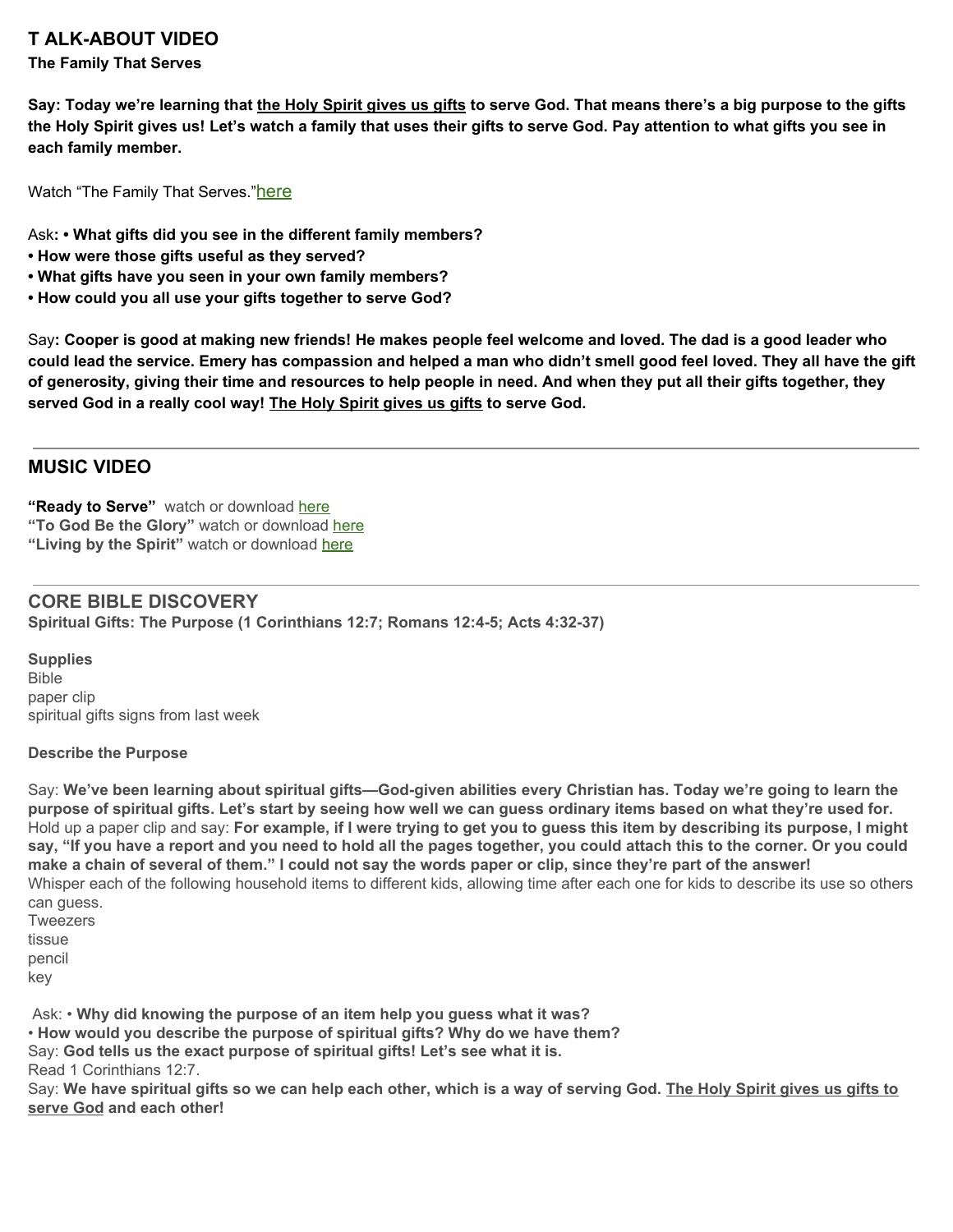#### **Read the Story**

Say: Soon after Jesus went back to heaven, the church started to grow. People who believed in Jesus were meeting together, and they used spiritual gifts to help and serve each other. As I read each verse, go to the sign that names a **spiritual gift you think is shown in that verse.** (We've listed suggested spiritual gifts in case kids are stumped, but let kids go to whichever signs they think are appropriate and explain why.)

Read Acts 4:32. (Giving) Read Acts 4:33. (Teaching) Read Acts 4:34-35. (Giving) Read Acts 4:36. (Encouraging) Read Acts 4:37. (Giving)

Ask: We saw a few different gifts that were being used. What difference did these gifts make in the church? **• What do you think our church would look like if everyone lived like this Bible story describes? What if our town lived like this? our whole world?**

Say: In this Bible story, a lot of people used the spiritual gift of giving. We don't know specifics of how Barnabas encouraged people, but since he was given that nickname, he must've had the gift of encouragement! The Holy Spirit gives us gifts to serve God. If we all used those gifts to serve God and help each other, the world would be a better place **to live!**

#### **Make It Personal**

Ask: **What talents do you have that you could use to serve God and help people?** Say: Go to a sign that shows a quality you have that you could use to serve God. For example, maybe you think you're **really kind or a good leader.** Allow time for kids to go to the signs.

Say: Wow! Look at all the gifted people we have here. The Holy Spirit gives us gifts to serve God. You each have at least **one gift you can use to serve God. Look at the sign you're standing near.**

Ask: **Tell one way you could use that gift to help someone else and serve God.** Kids can share with others near them; then have a few kids share with everyone.

#### Say: Everyone who believes in Jesus has a spiritual gift. The Holy Spirit gives us gifts to serve God. Let's see how **spiritual gifts could serve their purpose in different situations.**

Read the following situations, and have kids go to a sign that names a spiritual gift they think would be helpful in each situation. Then have kids share with others who picked the same sign how someone with that gift could use it in that situation. Don't look for right answers here; there may be more than one gift that would be useful! After kids have discussed with others at their sign, ask for a report from the kids at each of the signs. It's okay if you don't have time to get through the whole list.

- The church is hosting homeless people for dinner.
- The church had some pipes break and needs major repairs.
- Someone from the church is in the hospital.
- Someone who doesn't speak English visits the church.
- No one has volunteered to lead the second-grade class.
- Someone visits the church and starts crying.
- The church wants to start a ministry to reach out to people who live in nursing homes.
- The church is growing bigger and bigger, and we need to add on to the building.
- A new family started coming to church, and they don't have enough money for food and clothes.
- Someone comes to the church looking for counseling because they're going through a hard time.

Say: Thank you for sharing your ideas! Obviously you know that the Holy Spirit gives us gifts to serve God—and you just shared a lot of ideas for how people could use their gifts to serve God! The coolest part is that when you believe in Jesus, it's guaranteed that you have a gift you can use to serve God. You can be part of a really great community like the church in our Bible story. You can use your gifts to serve God at church and at school, home, or anywhere else you go!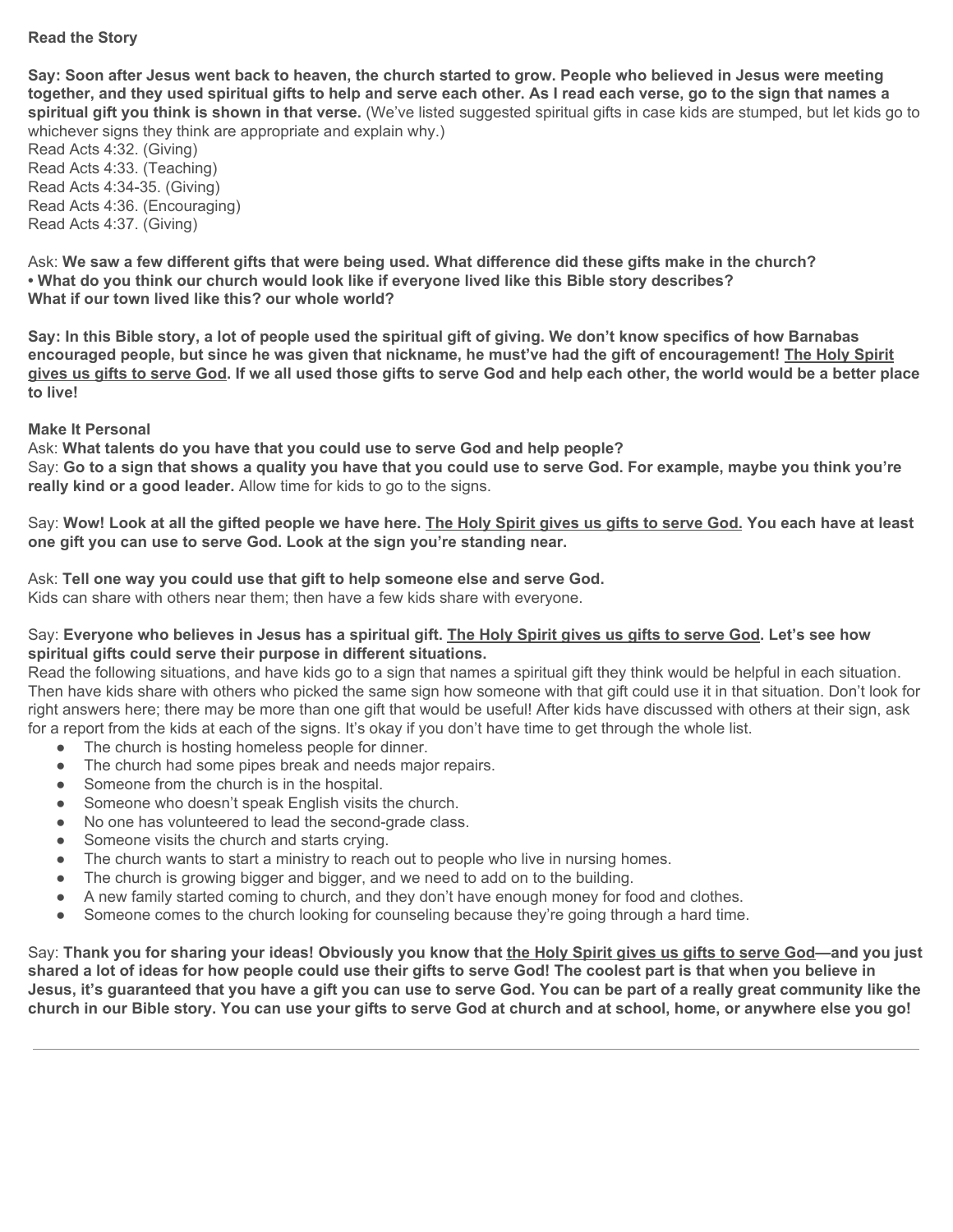## **DEEPER BIBLE Am I Really Serving God When I Serve?**

#### **Supplies**

Bibles supplies for service project options (see list in activity) Paper pens basket

#### **Easy Prep**

We've suggested several service project ideas below. Narrow the list down to 5 or 6 that will work in your church, and gather any supplies you may need.

#### **Set It Up**

Say: We're learning that the Holy Spirit gives us gifts to serve God. But we've also talked about serving other people. So **which is it? Are we really serving God if we're serving other people? Let's dig in to that.**

#### **Dig Deeper**

Say: **As you listen to these verses, listen for how serving others could really be about serving God**. Read 1 Peter 4:10-11.

Ask: • **How does serving others point to God?** Say: **This verse talks about the attitude we can have when we serve—or when we do anything!**

Read Colossians 3:23.

Ask: • **What difference would it make when you serve if you really believed this verse?** Say: **Jesus talked about this idea, too. Listen to what he said**.

Read Matthew 25:37-40.

Ask: • What do you think Jesus meant when he said that giving someone food or showing a stranger hospitality **was actually for him—for Jesus?**

Say: The Holy Spirit gives us gifts to serve God, and when we serve others, that's one way of serving God! Let's **put that into practice and serve God right now**.

#### **Serve**

Choose five or six options from the list below that kids can do at your church. Have kids vote on which ones they'd like to do. The top two choices will be the two you do, and kids can choose which one of those two to participate in. You can lead one service project while your adult or teen helper leads the other.

- Leave notes around the church to encourage people. (Supplies: paper, pens)
- Look around church grounds for trash and clean it up. (Supplies: trash bags)
- Pray for people in the church lobby. (No supplies)
- Pray for kids in the preschool class. (No supplies)
- Go read Bible books to children in the nursery. (Supplies: Bible picture books and communication with nursery staff)
- Leave a surprise thank-you banner in the staff offices. (Supplies: bulletin board paper, markers, tape)
- Prepare a snack for another class, then serve it. (Supplies: snack items)
- Write Bible verses on tissue boxes, and place the boxes around the lobby. (Supplies: tissue boxes, Bibles, markers)
- Look for sorting or folding jobs your church may need help with. (Supplies will vary)
- Clean bathroom mirrors. (Supplies: glass cleaner, paper towels)
- Prepare preschool crafts for next week. (Supplies will vary; coordinate with your preschool ministry)

## Ask: • **Why did you choose the service project you did?**

## • **What ideas did this experience give you for ways you can use your gifts to serve God?**

Have kids think of other practical ideas for how they can serve God throughout the week. Have each child write an idea on a sheet of paper, and collect the papers in a basket. Have each child pull out an idea from the basket, and challenge kids to serve God that way this week.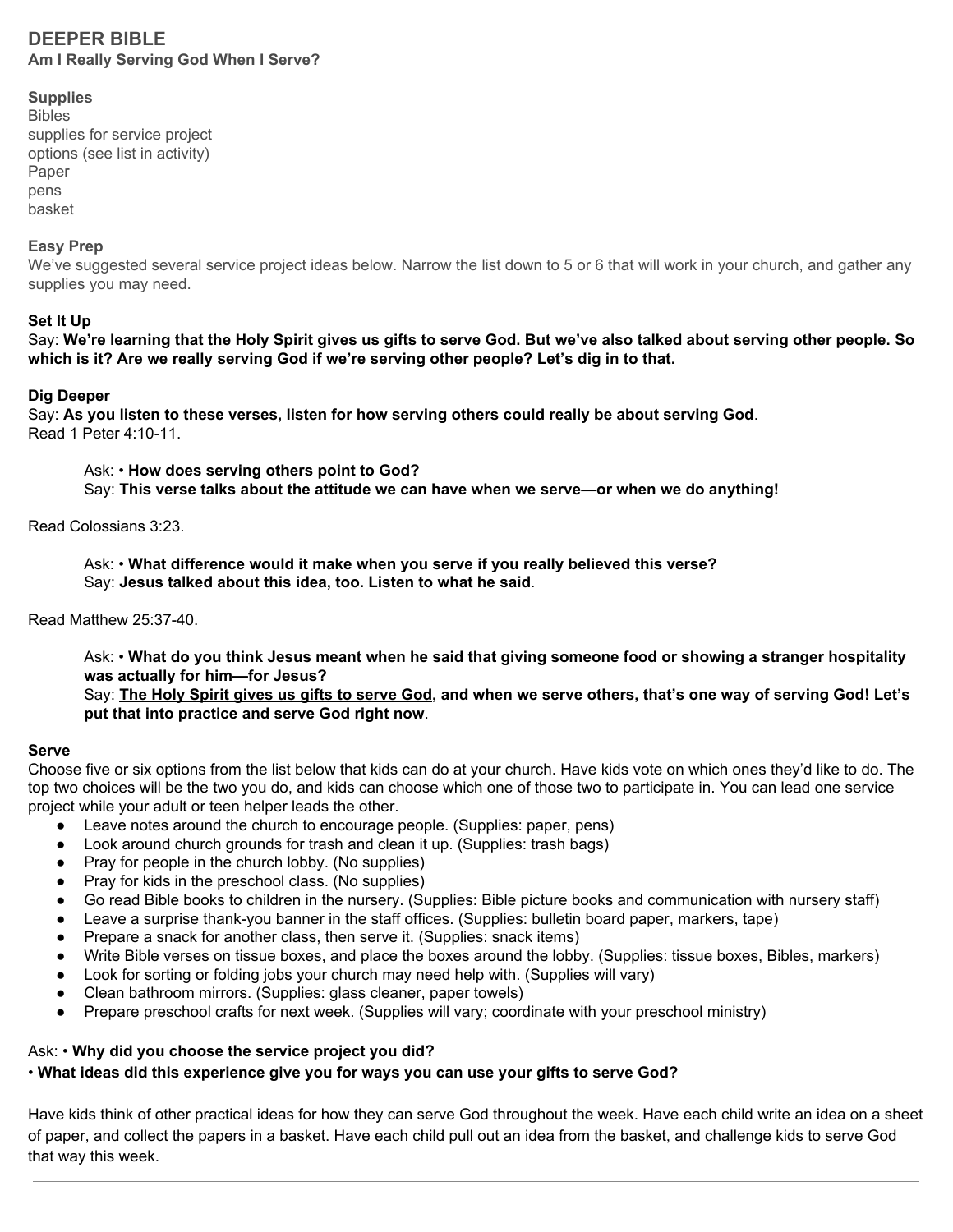## **CRAFT Something for You**

#### **Supplies**

resealable plastic sandwich bags (1 per child) gift-wrap scraps (or a variety of different wrapping paper) transparent tape (several rolls) gift bows (1 per child) hand sanitizer or access to a sink snacks scissors (1 for every few kids)

### **Easy Prep**

Make a sample craft to show kids



#### **Make a Snack to Serve**

Say: We heard about some friends today who served each other with the gifts God had given them. By serving the people God loves, they also served God. The Holy Spirit gives us gifts to serve God and others, too! Let's each make a special **gift we can use to serve a hungry friend.**

- Give each child a resealable plastic bag.
- Set out tape to share, and spread the wrapping paper in front of the kids.
- Encourage kids to cut wrapping paper shapes and tape them to the bags.
- Give each child a bow to add a finishing touch to the bag.
- Have kids clean their hands using hand sanitizer or a sink.
- Help kids put some of the classroom snack into their bags and zip them closed.

#### **Talk About Serving**

Share about a time you were really hungry and needed a snack.

Ask: • Tell me about someone you know who gets really hungry like I did. Kids may say a big brother gets hungry while playing baseball, a friend gets hungry when he comes over to play, or Mom gets hungry when she's running errands.

Say: The next time we're around someone who's really hungry, we can share a special snack. We can use this gift to **serve God by serving others!**